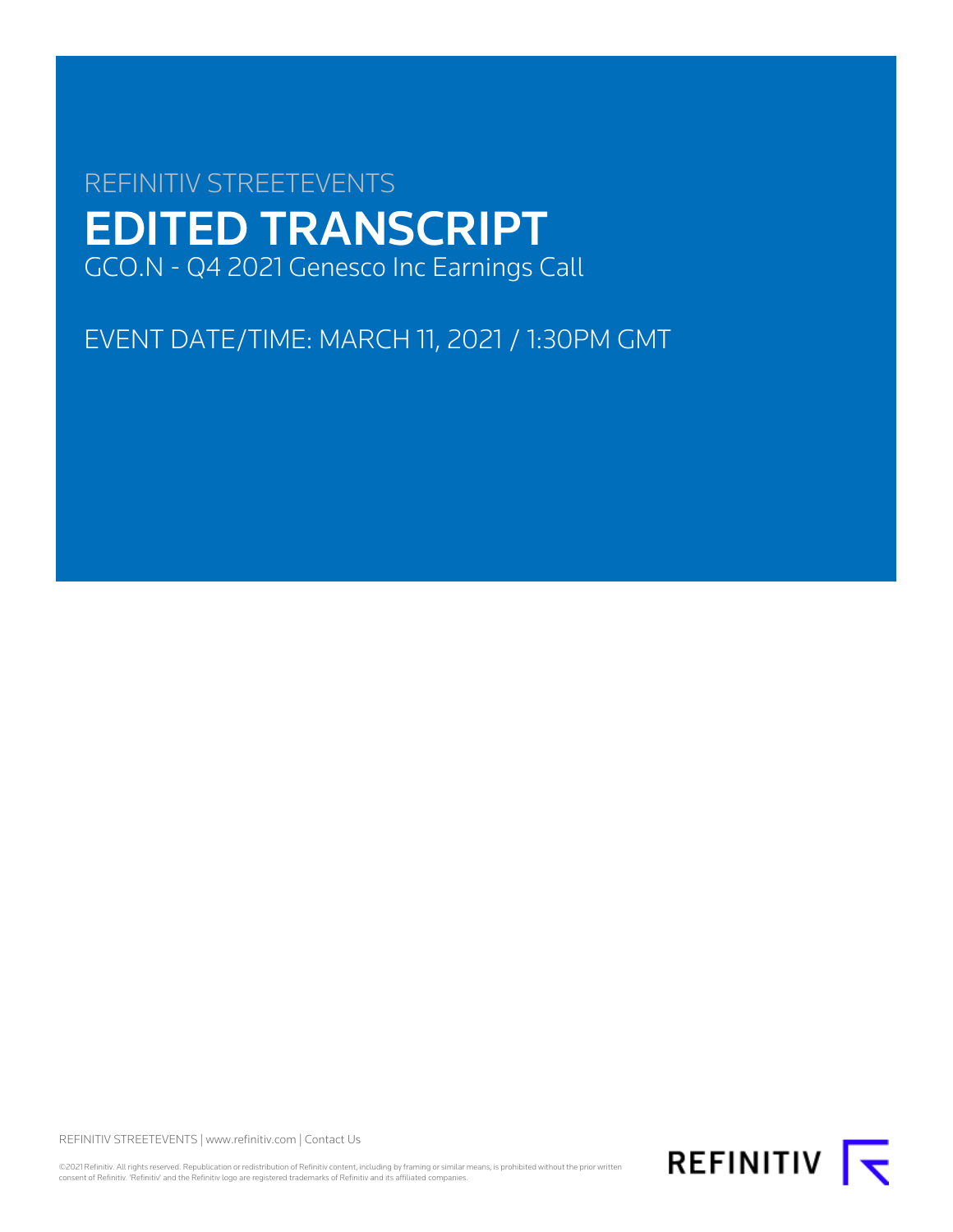## **CORPORATE PARTICIPANTS**

**[David Slater](#page-1-0)** Genesco Inc. - VP of Financial Planning & Analysis and IR **[Mimi Eckel Vaughn](#page-1-1)** Genesco Inc. - CEO, President & Chairman **[Thomas A. George](#page-4-0)** Genesco Inc. - Senior VP of Finance & Interim CFO

## **CONFERENCE CALL PARTICIPANTS**

**[Janine M. Stichter](#page-10-0)** Jefferies LLC, Research Division - Equity Analyst **[Jonathan Robert Komp](#page-8-0)** Robert W. Baird & Co. Incorporated, Research Division - Senior Research Analyst **[Mitchel John Kummetz](#page-11-0)** Pivotal Research Group LLC - Senior Analyst of Footwear, Apparel Vendors and Retailers **[Steven Louis Marotta](#page-7-0)** CL King & Associates, Inc., Research Division - MD & Director of Research

## **PRESENTATION**

## **Operator**

<span id="page-1-0"></span>Good day, everyone, and welcome to the Genesco Fourth Quarter Fiscal 2021 Conference Call. Just a reminder, today's call is being recorded. I will now turn the call over to Dave Slater, Vice President of FP&A and Investor Relations. Please go ahead, Sir.

#### **David Slater** - Genesco Inc. - VP of Financial Planning & Analysis and IR

Good morning, everyone, and thank you for joining us to discuss our fourth quarter and fiscal 2021 full year results and our key areas of focus for fiscal 2022. Participants on the call expect to make forward-looking statements. These statements reflect the participants' expectations as of today, but actual results could be different.

Genesco refers you to this morning's earnings release and the company's SEC filings, including the most recent 10-K and 10-Q filings for some of the factors, including the impact of COVID-19 that could cause differences from the expectations reflected in the forward-looking statements made during the call today.

Participants also expect to refer to certain adjusted financial measures during the call. All non-GAAP financial measures referred to in the prepared remarks are reconciled to their GAAP counterparts in the attachments to this morning's press release and in schedules available on the company's home page, under Investor Relations in the quarterly earnings section. I want to remind everyone that we have posted a presentation summarizing our results that is accessible on our website.

With me on the call today is Mimi Vaughn, our Board Chair, President and Chief Executive Officer, who will begin our prepared remarks with highlights from the fourth quarter and year; and Tom George, our Chief Financial Officer, who will review Q4 results in more detail and provide direction for the first quarter of the upcoming year. Tom will then turn the call back over to Mimi, who will then discuss some of our key strategic initiatives. We hope that you are all staying safe and healthy.

<span id="page-1-1"></span>Now I'd like to turn it over to Mimi.

## **Mimi Eckel Vaughn** - Genesco Inc. - CEO, President & Chairman

Thanks, Dave. Good morning, everyone, and thank you for joining us today. I'd like to begin by welcoming Tom, who with almost 30-years of CFO Experience and deep roots in brands and retail has been a tremendous addition to our team as we drive the recovery in our business and a return to profitable growth.

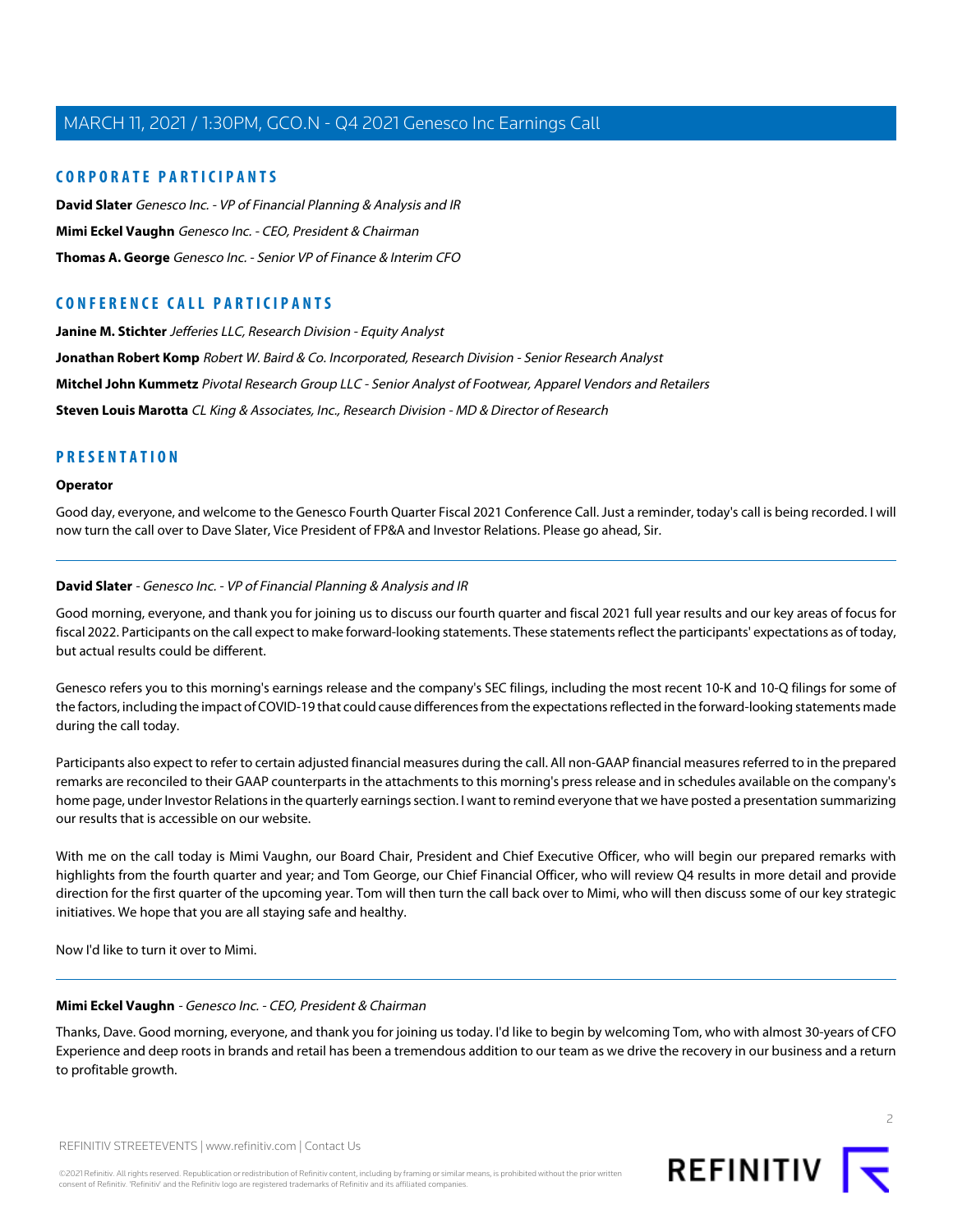We concluded an incredibly challenging year with a fourth quarter that exceeded our expectations across the board. Our performance was driven by record digital revenue and superb all-around results at Journeys, highlighted by stronger-than-anticipated store volume. As it did throughout fiscal '21, our organization successfully navigated difficult operating conditions to serve our customers this time during the all-important holiday selling season.

I could not be more proud of how well our teams have executed during the pandemic. They have faced each new challenge in a very dynamic environment with tenacity and ingenuity while operating under protocols to ensure our highest priority, the health and safety of each other and our customers. My sincere thanks goes out to every member of our team at Genesco for all your good work driving the results we achieved.

Before we get into a review of fourth quarter performance, I'd like to highlight some of the major accomplishments from fiscal '21. Starting with the significant and unfamiliar task of efficiently closing and swiftly reopening our entire fleet of nearly 1,500 retail locations, some of them multiple times. Capitalizing on the accelerated shift to online spending, achieving record digital revenue of \$450 million, an increase of almost 75% year-over-year while also fueling record profitability for this channel, driving record conversion rates in stores, helping to partially offset the impact from lower traffic levels and store closures. Increasing market share in Journeys and Schuh, which represent a large majority of our revenue with their ability to retain sales in the face of the pandemic disruption. Conserving capital and reducing operating expenses by 15% compared with fiscal '20, generating cash flow of over \$130 million to ensure healthy liquidity. And finally, delivering sequential improvement every quarter.

In particular, bottom line results reflect the strong foundation we built for the digital channel prior to the pandemic. Our online business generated double-digit operating margins before COVID-19 due to our focus on full price selling, disciplined marketing spend and shipping and return policies to reinforce profitability. Thanks to numerous digital investments we've made over the past several years, not only were we able to effectively handle the unprecedented volume from accelerated demand but e-commerce margins improved further as we leveraged these investments over a wider base of revenues.

Our overall performance under difficult circumstances also reflects the strong competitive positions of our retail concepts prior to COVID-19 and our success capitalizing on opportunities to further strengthen the leadership positions of our teen and young adult footwear businesses. In today's channel-less world, where the consumer can shop anywhere the consumer wants, Journeys and Schuh's results underscore the tremendous loyalty they've developed with their existing customers and compelling proposition they offer new customers.

So turning now to the fourth quarter. The work we did to have the right assortments and right holiday campaigns helped deliver Q4 results ahead of expectations in spite of some store closures not anticipated in the U.K. and Canada and supply chain delays and disruption. While we continue to face softer traffic levels than 1 year ago across our retail businesses, Journeys stores posted a nice improvement compared with the third quarter as more shoppers visited Journeys locations during the peak weeks leading up to Christmas. Our store teams once again drove very strong levels of customer conversion to help materially offset the headwinds from less traffic.

Meanwhile, our business online, especially mobile, experienced very strong gains in both traffic and conversion, with new customers, again, driving increased volumes. New website visitors were up 40%, contributing an almost 50% growth in new customer purchases, and we delivered another strong quarter of digital growth with comps up 55%. The combination of these factors led to a total revenue decrease of 6% versus last year, with stores open about 90% of the possible days in the quarter. This result was better than we expected due mainly to the stronger store sales at Journeys and represents a meaningful improvement from last quarter's 11% decline in Q2's 20% decline.

While gross margins were down compared to last year, the gap narrowed for the third consecutive quarter and the sequential improvement was driven by an increase at Journeys due to strong full price selling. As a result of decisive cost containment actions, along with onetime benefits, including substantial rent abatements recognized in the quarter, we drove total expenses down twice as much as revenue on a percentage basis. Inclusive of the rent abatements, operating income was up year-over-year.

By tightly managing inventory throughout the year, we had the flexibility and confidence to bring in new fresh product. However, much lower year-end numbers also reflect the disruption in the supply chain which caused delays, especially at Journeys and Schuh, where we would have liked to have received product earlier.

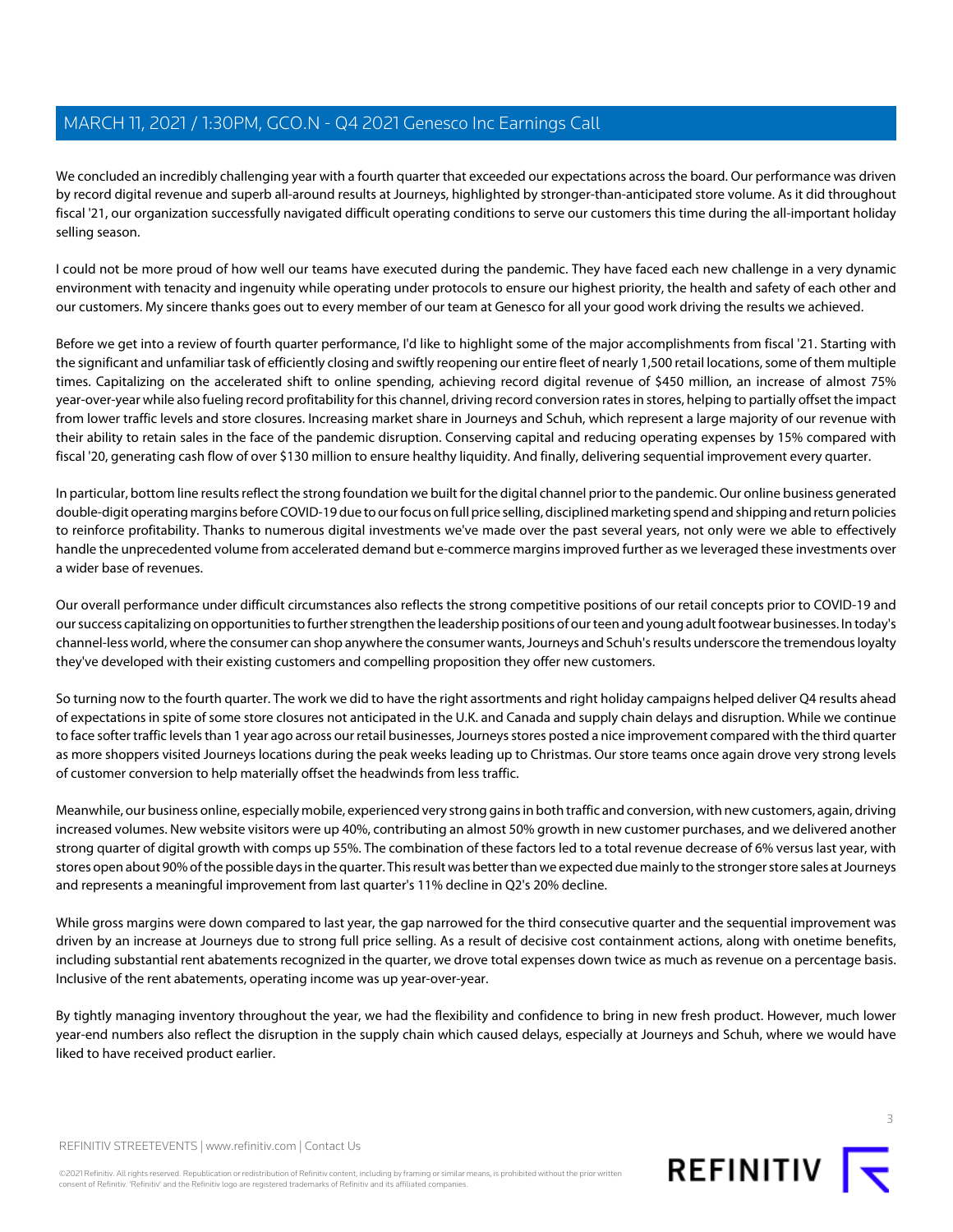Turning now to discuss each business in more detail. Let's start with Journeys and begin by congratulating the team on its impressive results across the board. Journeys delivered record operating profit in the biggest quarter of the year in the midst of a pandemic. Fourth quarter top line results matched last year's levels as its merchant team skillfully interpreted trends making the right product calls and its store and digital teams delivered an exceptional customer experience.

When our stores were open this year, Journeys customers were enthusiastic to shop our physical locations and engage with our people. And over the holidays, we were pleased by the strong appetite to shop our stores. With replenishment orders for many key styles arriving post holiday, combined with the first wave of checks from the December stimulus program delivered early in the new year, the business accelerated as January progressed, leading to a strong finish to the quarter.

Comfort reigns as the fashion choice of the pandemic and Journeys' offering of casual product continued to resonate strongly with consumers. While teens always have a big complement of fashion athletic footwear in their closets when fashion swings toward non-athletic or what we call casual footwear, Journeys' is especially well positioned among its competition to deliver this assortment. This Fall and winter, our consumers' appetite for Boots began early and our boot business was good. And our casual business was even better, especially in women's and kids. Congratulations Journeys' team.

Following a good back-to-school season, Schuh came into the fourth quarter with positive momentum and a strong assortment of high demand brands and styles. Unfortunately, the holiday season was severely disrupted by store closures across the U.K. with Schuh stores closed for about 2/3 of the possible days in the quarter. Fortunately, with best-in-class digital abilities, Schuh was able to capture a significant portion of lost store volume through its digital channel, and total sales were down only 13%, capping off a year in which Schuh, like Journeys, gained market share.

As with Journeys, Schuh's casual assortment gained ground over its fashion-athletic assortment with boots and casual strong throughout the quarter and women's leading the way. Meanwhile, Johnston & Murphy's casual footwear offering and apparel categories were, again, the bright spots for the brand in what remained a very tough environment due to the work-from-home trend and significantly fewer social gatherings during the pandemic. The plan going forward is to accelerate the work started years ago to evolve J&M into a footwear first lifestyle brand, with a range of footwear and apparel from dressier to more casual.

Despite the challenging year, there were some solid proof points that this strategy continues to gain traction including the success in the innovative XC4 collection through the relaunch of golf. For the upcoming year, J&M has focused 90% of new product development on the expansion of its casual offering to include casual athletic, leisure, rugged, outdoor and performance.

We brought in a new Head of Product Development, who brings a successful track record developing casual brands to aid in these efforts. As the customer returns to work and socializing, which we hope will be sooner than later, J&M's assortment will be ready for the post-pandemic lifestyle and further void by J&M core customers increased level of savings during the pandemic.

So turning now to the current quarter. Early February extended January's positive momentum until we hit the offset of income tax refunds, which were delayed by a few weeks this year. Nevertheless, February sales came in, in line with our expectations, and in March, we have seen an uptick as refunds began to catch up. Looking ahead, while great progress is being made on this front, we expect the environment to remain fluid in the near-term until the vaccine is more fully rolled out.

In terms of how this shapes our results, it means the first half will show an improvement to last year, given the easier comparisons due to the COVID shutdowns, but we will still be under pressure from store closures especially in the U.K., which is expected to be shut down until shortly after Easter. We anticipate store traffic will also continue to be affected across all geographies this spring. These dynamics will further pressure our results in these low volume months, when in normal times, fixed operating expenses makes it challenging to breakeven. Stimulus will help, we will see how much, and we are optimistic about a greater recovery in the back half. But what we're most excited about is we see opportunities to solidify the digital gains we've made and capitalize on the ongoing industry consolidation to further expand our market share. As many challenges as COVID-19 has created for our company, it has also provided us the real opportunity to transform our business at a faster pace. We've learned a lot and will work hard to accelerate the initiatives and investments we plan to achieve these goals and exceed the expectations of the consumer whose needs have advanced.

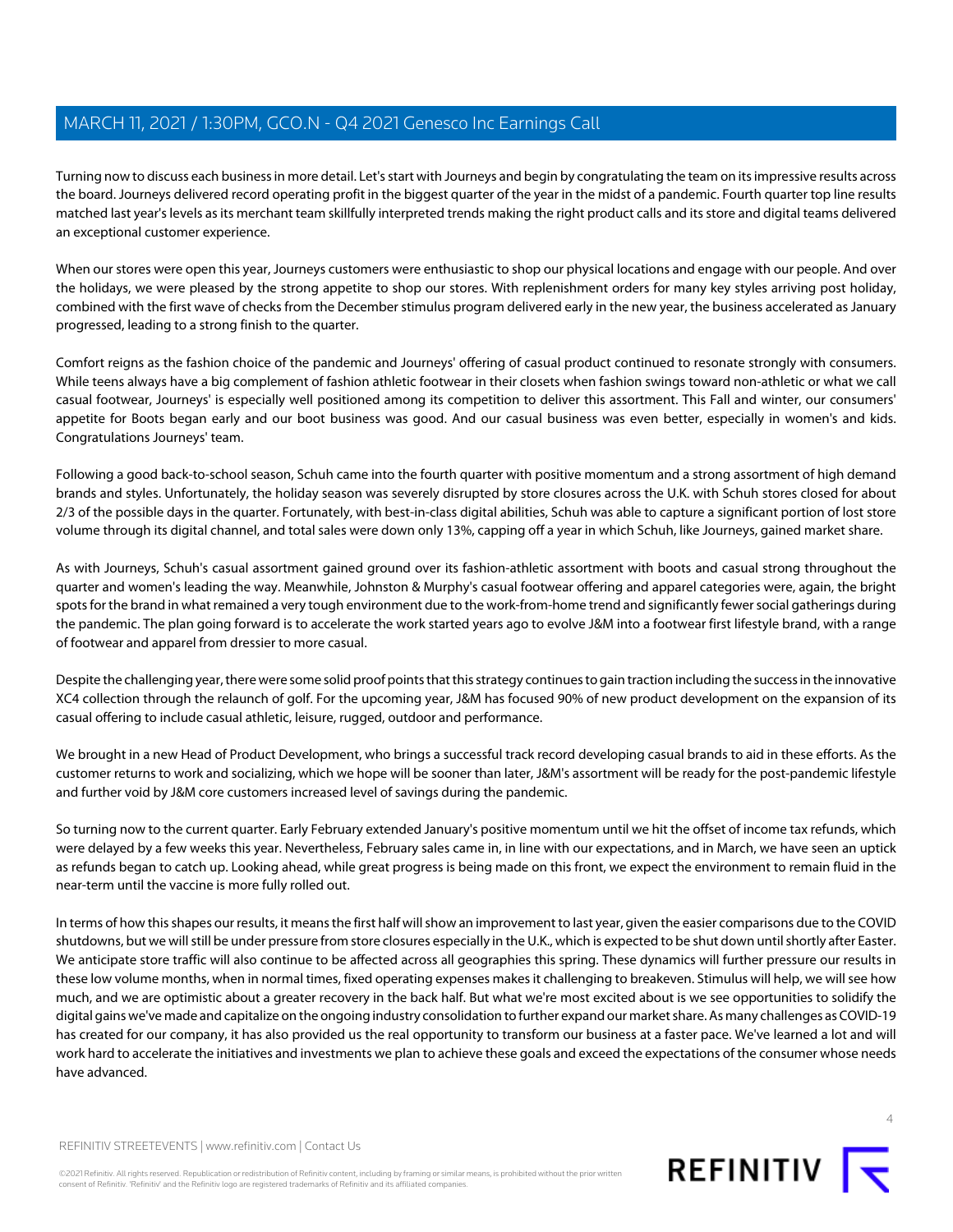So I'll now turn the call over to Tom, who will review our fourth quarter results and future outlook in more detail.

## <span id="page-4-0"></span>**Thomas A. George** - Genesco Inc. - Senior VP of Finance & Interim CFO

Thank you, Mimi. We were pleased with our performance in Q4 as we handily exceeded our expectations in all facets of operating results. Building upon our strong return to profitability in Q3, sequential improvements compared to the prior quarters in revenue, gross margin and SG&A due to some help from rent abatements, drove higher operating income than last year. A higher tax rate offset the higher operating income, resulting in adjusted earnings per share of \$2.76 compared to \$3.09 last year.

Turning to the specifics for the quarter. While comps were up 1%, consolidated revenue was \$637 million, down 6% compared to last year, driven by continued pressure at J&M and the impact from store closures during the quarter. A robust e-commerce comp of 55% was offset by a decline in-store revenue of 19%, driven by a comp decline of 10%.

While our stores were closed for 10% of the possible operating days during the quarter. Digital sales increased to 27% of our retail business from 17% last year. Consolidated gross margin was 45.8%, down 110 basis points from last year. As we have experienced all year, increased shipping to fulfill direct sales pressured the gross margin rate in all our businesses totaling 80 basis points of the overall decline. Notably, Journeys' gross margin increased 210 basis points driven by lower markdowns. Schuh's gross margin decreased 410 basis points due to the increased e-comm shipping expense. J&M's gross margin decrease of 1,690 basis points was due to more closeouts at wholesale, higher markdowns at retail and incremental inventory reserves.

Finally, the combination of lower revenue at J&M, typically the highest gross margin rate of our businesses and the revenue growth of licensed brands typically our lowest gross margin rate negatively impacted the overall mix by 50 basis points. Adjusted SG&A expenses were down 12% and as a percentage of sales leveraged 240 basis points to 35.7% as we benefited from ongoing actions around expense management, savings associated with rent abatements as well as relief from government programs in the U.K. and Canada. The largest year-over-year savings came from occupancy costs, driven in large part by the execution of about \$18 million of rent abatements with our landlord partners who provided support for the time stores were closed and savings from the U.K. government program, which provides property tax relief.

The next largest areas of savings came from the reduction in-store salaries -- store selling salaries, driven by effective use of workforce management tools and from lower bonus expense. These savings were partially offset by increased marketing expenses needed to drive traffic in both stores and online. We took the most significant cost actions at J&M evident by the 29% reduction in SG&A in Q4 and a 25% reduction for the full year.

In addition to the rent abatement savings, our organization has been intently focused on a multiyear effort centered around occupancy cost, and we have achieved even greater traction with the pandemic. We negotiated 123 renewals this year and achieved a 23% reduction in cash rent or 22% on a straight-line basis in North America. This was on top of an 11% cash rent reduction or 8% on a straight-line basis for 160 renewals last year.

These renewals are for an even shorter-term averaging approximately 1.5 years compared to the 3-year average we saw last year, with almost 1/3 of our fleet coming up for renewal in the next 24 months, this will remain a key priority for us going forward. In summary, the fourth quarter's adjusted operating income was \$64.7 million versus last year's \$59.3 million. Our adjusted non-GAAP tax rate for the fourth quarter was 37.5%. Tax initiatives under the CARES Act and other provisions generated a onetime \$65 million permanent income tax benefit for Fiscal year-end '21. This permanent benefit is excluded for non GAAP reporting.

Turning now to the balance sheet. Q4 total inventory was down 20% on sales that were down 6%. The levels of Journeys and Schuh are lower than we would like given the delays in the supply chain. For the fourth quarter, our ending net cash position was \$182 million, \$100 million higher than the third quarter's level, driven by strong cash generation from operations. The year-end cash balance benefited from both the lower inventory levels as well as rent payables that will be trued up once remaining COVID related deals are fully completed and executed. Capital expenditures were \$6 million as our spend remains focused on digital and omnichannel and depreciation and amortization was \$11 million. We closed 16 stores and opened none during the fourth quarter, capping off the full year in which we closed 33 stores and opened 13.

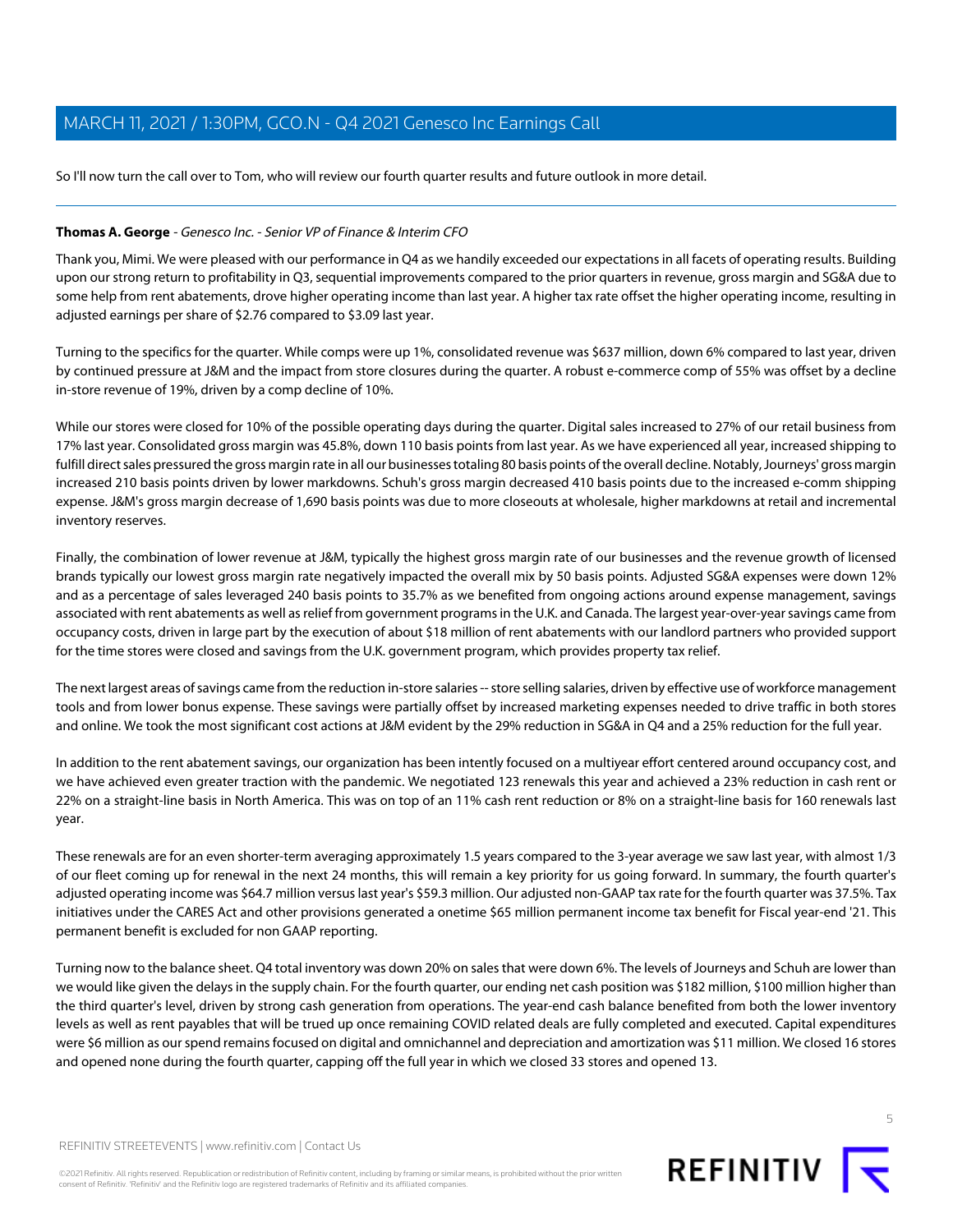Now looking forward to fiscal '22, given the uncertainty remaining with the pandemic, we are not providing specific guidance for Q1 or the full fiscal year. That said, I do want to share some high-level thoughts on how we are thinking about our business. To do this, we think it's best to use the pre-pandemic fiscal '20 as the reference point as there is simply too much noise in fiscal '21 results, for drawing informative comparisons for future expectations. Thinking about Q1 revenue, although we expect a nice recovery compared to fiscal '21, we will be below fiscal '20 levels. This is mainly due to Schuh with major store closures expected through most of Q1 and continued pressure on J&M. Directionally, the overall sales decline for Q1 compared to fiscal-year end '20 could be in the neighborhood of the 11% decline we experienced in the past third quarter.

We will have more stores closed than in the fourth quarter. Our view does not contemplate additional store closures or restrictions beyond what we know today. In addition, we have not included any stimulus from the most recent bill in our forward-thinking, which historically is a tailwind. Gross margin rates for Q1 will be below fiscal '20 levels, more than the 210 basis point decline we experienced this past third quarter. The increase in closed stores will drive higher e-commerce penetration and the higher shipping costs that come with it.

Additionally, we anticipate the negative headwind from J&M to continue into Q1. We expect SG&A dollars in Q1 to be below FY '20 Q1 levels, inclusive of some onetime benefits. However, there will be some deleveraging due to the sales volume likely in the neighborhood of 100 basis points. This is driven by closed stores and lower store volumes as the fixed store occupancy expense causes deleverage.

In summary, it will be difficult to turn a profit in Q1 as is typical during our lower volume quarters of the year. Combined with the seasonality of our business, we are expecting more than 100% of our full year earnings to come from the third and fourth quarters. Even though we are expecting an overall loss in Q1 since that loss is generated in foreign jurisdictions for which there is no-tax benefit, we expect a tax expense related to a small amount of U.S. earnings in Q1. The annual tax rate is expected to be approximately 32%. For fiscal '22, capital expenditures will be between \$35 million and \$40 million and centered on digital and omnichannel investments, which comprised about 75% of this amount.

Mimi will talk further about the initiatives for the coming year. This does not include another \$16 million net of tenant allowance related to the move to a new headquarters location, which we delayed because of the pandemic. But which was precipitated by the landlord's plan to demolish our current building. We estimate depreciation and amortization at \$48 million. We currently plan to open up to 15 new stores, mainly at Journeys. New store leases will be designed to minimize our risk by including landlord support on build out costs variable rent and kick out opportunities. We currently plan on closing about 35 stores, but discount could go up or down based on our ability to obtain short-term lease deals at attractive rents.

Our strong year-end cash position enables us to invest in our business. We had moderated capital expenditures with the onset of the pandemic and expect to catch up with some of our initiatives. In addition we plan to increase our inventory levels to drive increased back half sales. These investments will be funded by earnings and a net inflow of cash from our tax planning initiatives. Also, we anticipate this year's numbers will include bonus expense. As a reminder, our EVA program pays for year-over-year improvement and we paid no bonus in the year we just finished. For the year, we are assuming an average of 14.6 million shares outstanding this assumes no stock buybacks under our current \$100 million Board authorization, of which \$90 million is remaining.

Now turning to discuss in general, our cost structure. Given the accelerated shift of our business from stores to digital and impact from the pandemic, we must reshape our cost structure. Initially, we believe we can reduce operating expenses by as much as \$25 million to \$30 million, approximately 3% on an annualized basis. This is a good start to a multiyear profit improvement plan to rebound from the pandemic and to enable investments in growth, while at the same time, improving operating margins and return on invested capital. We will provide more detail as the year progresses. In conclusion, I would like to thank all our employees for taking such an active role in managing the organization through such a dynamic year. I have been extremely impressed with the talent and drive of the team since I arrived. I'm confident that we have the right people who are focused on the right priorities to drive the organization forward as we move into the next fiscal year.

At this time I would like to turn the call back over to Mimi, so she can cover some of our strategic priorities and other areas of focus.



©2021 Refinitiv. All rights reserved. Republication or redistribution of Refinitiv content, including by framing or similar means, is prohibited without the prior written consent of Refinitiv. 'Refinitiv' and the Refinitiv logo are registered trademarks of Refinitiv and its affiliated companies.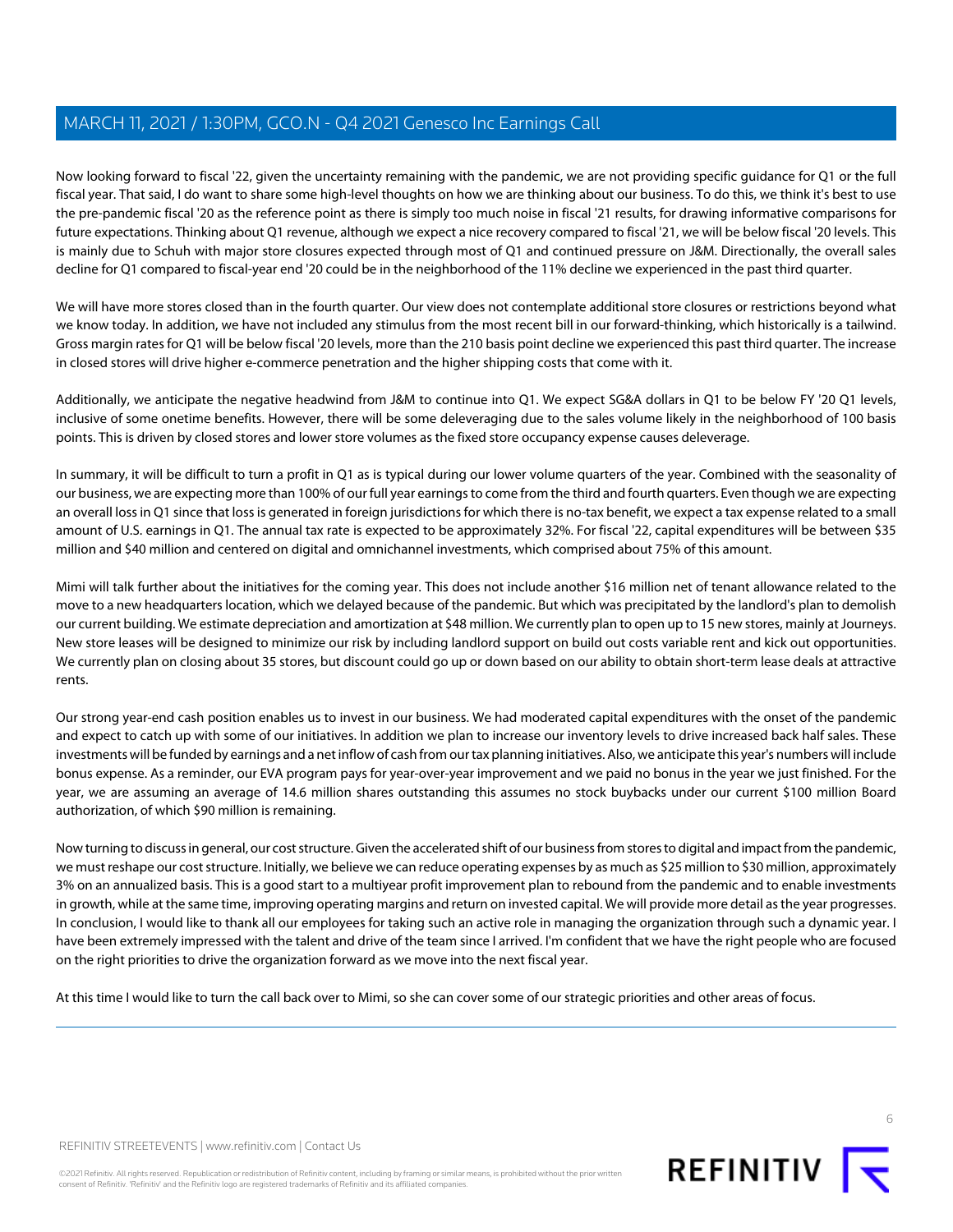## **Mimi Eckel Vaughn** - Genesco Inc. - CEO, President & Chairman

Thanks, Tom. As I said, COVID-19, and has provided us the opportunity to transform our business at a faster pace as we emerge from the pandemic and to build our company into an even stronger position. With online behavior advancing by several years, we need to accelerate many of the digital and omnichannel initiatives in our pipeline. The investments we have made paid huge dividends this year, importantly, as a footwear-focused company, digital provides the platform to drive profitable growth across all our concepts.

The pandemic also drove or hastened a number of consumer trends that play into the sweet spots of our 2 largest businesses, Journeys and Schuh, such as an increased emphasis on comfort and greater casualization. While this was already the direction Johnston & Murphy was headed, we're accelerating progress here as well. A year ago, I described the outcome of our 5-year planning process and the 6 strategic growth pillars around which we aligned our business. While the past year only reinforce that we are focused on the right areas, we reevaluated our initiatives to take further advantage of the significant changes underway in our industry.

I'll walk you through the pillars and briefly highlight select initiatives for fiscal '22. The first pillar is build deeper consumer insights to strengthen customer relationships and brand equity. Data-driven consumer insights and more robust CRM capabilities are key to driving our next big wave of growth. Not only do we have robust information for our online customers. But in North America, 70-plus percent of store customers trust us enough to give us their data as well, providing a very strong foundation on which we continue to build. We implemented a completely new CRM system in fiscal '21 at Schuh, aimed at increasing frequency of shopping and average order value. Schuh's CRM welcome campaigns initially launched in summer were designed with personalized content to drive additional purchases and further build engagement with Schuh.

These new campaigns delivered results that exceeded our expectations. This new CRM system will create the basis for the launch in fiscal '22 of a loyalty program that incentivizes customers to consolidate their purchases across brands at Schuh, through recognition and rewards. Likewise, over at Journeys, we just finished an evaluation of how to take Journeys' CRM capabilities to the next level and enable us to introduce a loyalty program for Journeys in the future.

The second pillar is intensify product innovation and trend insight efforts. I've talked about J&M's product innovation, which uses proprietary technology to differentiate the brand from competitors as it fast tracks development of a broader casual offering. Additionally, we're excited to reap the benefits of last year's Togast acquisition, which advanced our strategy of growing the branded side of Genesco. Beyond acquiring new talent and additional sourcing capabilities, we secured the rights to the Levi's footwear license for men's, women's and kids in the U.S. We are leaning in not only to the gender, but also the category opportunities in areas like slippers, flip flops and slides.

Levi's is one of the most recognized consumer brands with a heritage dating back almost 170 years. The Levi's brand halo and casual aesthetic are a perfect fit with pandemic fashion preferences and we are very optimistic about the growth prospects here as demand in the channels for this product returns.

Next, I'll discuss the third and fourth pillars together. Accelerate digital to grow direct-to-consumer and maximize the relationship between physical and digital, with a series of initiatives we have underway. While we doubled e-commerce in the 5 years leading up to the pandemic, we aim to double the business again in a much shorter period by leveraging the 75% comp increase we achieved last year. To do this, in North American stores, we're launching the initial rollout of BOPUS, an offering we've had in the U.K. that drives around 20% of Schuh's online purchases and steers customer traffic to its stores. As the lines between physical and digital further blur, we're tackling last mile innovation by rolling out this capability, along with buy online, ship to store and ultimately, offerings important to our customers like curbside pickup.

The foundational project for this effort was last fall's upgrade of our inventory, locating and order brokering system which provides the requisite improved inventory accuracy. Building on this, we will install new store point-of-sale software and hardware to accelerate the digitization of our stores and provide a platform for new capabilities, including mobile checkout, line busting and features to make non selling tasks more efficient. These projects plus the completion of another bespoke e-commerce picking module at the Journeys distribution center comprise the greater part of our capital spend in fiscal '22 and which Tom highlighted as being significantly more concentrated in digital and supply chain.

The fifth pillar is reshape the cost base to reinvest for future growth. As our business transforms, we require a cost structure that supports an omnichannel business, while our stores remain a critical strategic asset in this omnichannel world, we've been working to evolve the historical rent



7

REFINITIV STREETEVENTS | [www.refinitiv.com](https://www.refinitiv.com/) | [Contact Us](https://www.refinitiv.com/en/contact-us)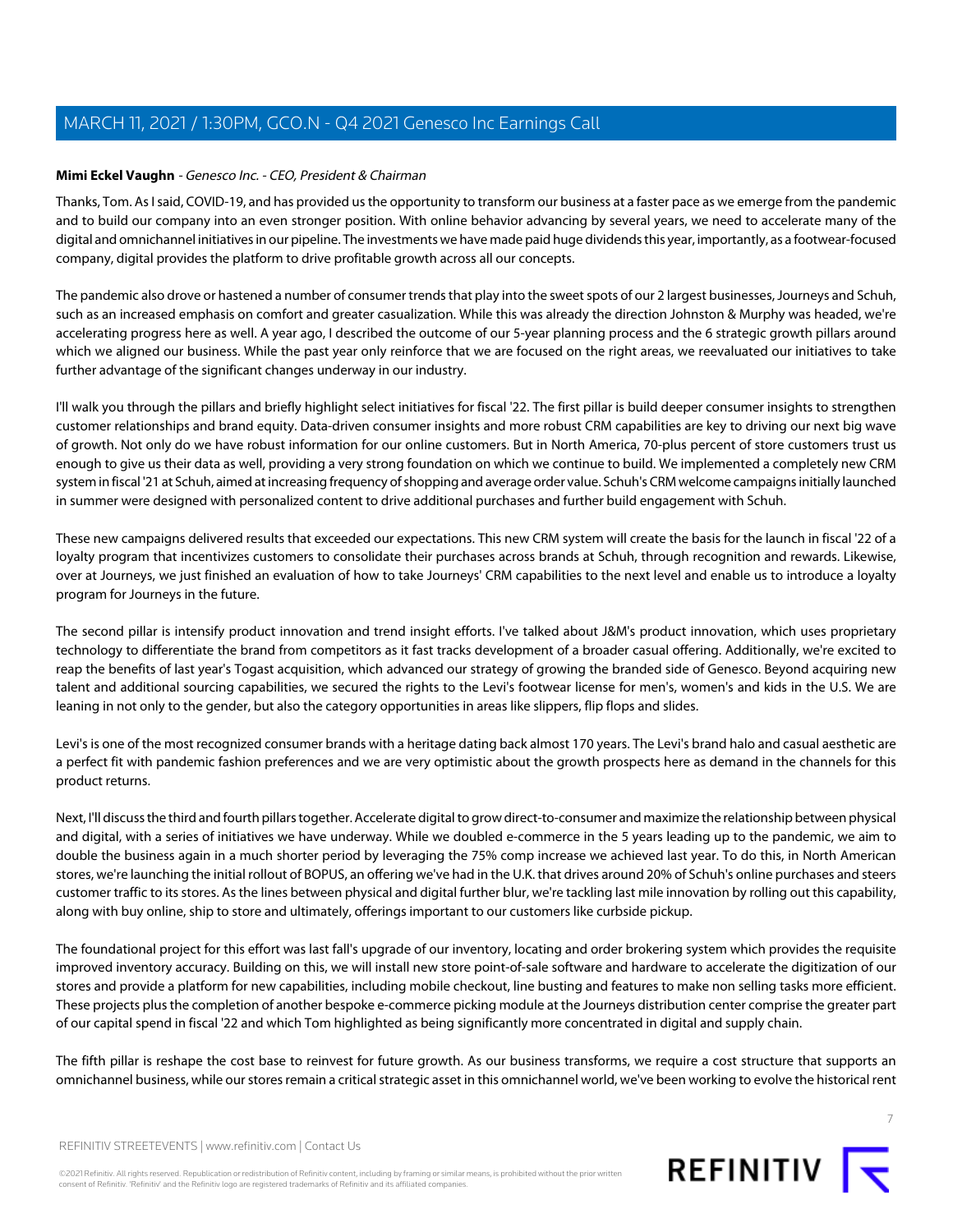and selling salary models. Tom just took you through our cost initiatives, and I want to reinforce that working with our landlord partners to find a solution that rightsizes rent to match traffic levels is a big part of this endeavor.

And finally, the sixth pillar pursue synergistic acquisitions that add growth and create shareholder value, we are pursuing reactively rather than proactively until we recover further from the pandemic.

So now to conclude, as I reflect on my first year as CEO, I have been truly amazed by the executional excellence and resilience of our entire organization as we navigated a year like none other. I want to again thank our remarkable people for their extraordinary efforts. Genesco's success can be traced directly back to you who have stepped up in so many ways right from the beginning of the pandemic.

My thanks to you all. This concludes our prepared remarks, and I'll now turn the call back over to the operator for Q&A.

## **QUESTIONS AND ANSWERS**

## **Operator**

(Operator Instructions)

<span id="page-7-0"></span>Our first question comes from the line of Steve Marotta with CL King & Associates.

## **Steven Louis Marotta** - CL King & Associates, Inc., Research Division - MD & Director of Research

Mimi, Dave and Tom, terrific fourth quarter. Way to manage your sell-through and unprecedented pandemic. Can you talk a little bit about the supply chain issue that's currently going on? How it's affecting each of the domestic businesses as well as if there's geographic variability within some of the segments particularly Journeys? And if that's giving you any additional reads perhaps on potential future fashion trends?

## **Mimi Eckel Vaughn** - Genesco Inc. - CEO, President & Chairman

Sure. So I think that's 2 questions. So let's talk first about just the availability of inventory across banners. So as you know, there have been supply chain disruptions since stores opened back up, really following the initial store closures back last spring. But there's also been disruption on the consumer side. Patterns have been shifting as far as purchasing. And this disruption can be traced directly back to just congestion in the ports, not enough containers and all the other variables that you've heard about we factored this into our forecast, of course. And I think overall, the supply chain is probably running about 4 to 6 weeks behind. But it's a bit of a domino effect that we wish we had some more product over the holidays, that product then arrived in January that helped fuel some more sales in January. We wish we had more product delivered then, but that's coming now in time for tax returns.

So it's a bit of a domino effect, I think, we think, until sometime this summer and is affecting really all of our businesses. But we feel like we will manage through that. This is a much lower volume time for our company. When we get to the high-volume part of the year with back-to-school and with holiday, the supply chain ought to be in much better shape. As far as any geographic differences with Journeys and insight into future fashion trends.

So the last major fashion trend that we came through that we described to was the retro athletic trend. And we had a nice long run several years in that trend because there was just a great choice of options from all the athletic brands. What we've seen really throughout this year is we have seen that the consumer shifted into what we call casual. We just described, we differentiate between fashion athletic and the casual side of our businesses. And in the summer, we -- in spring and the summer, we saw a move into sandal product. Sandals did really well over spring. And then through the third quarter, we saw a further acceleration of everything that is our non-athletic product. And boots, of course, are always strong in the fourth quarter, but we have just seen an appetite for a number of brands that are more in the casual side of the world. And of course, comfort

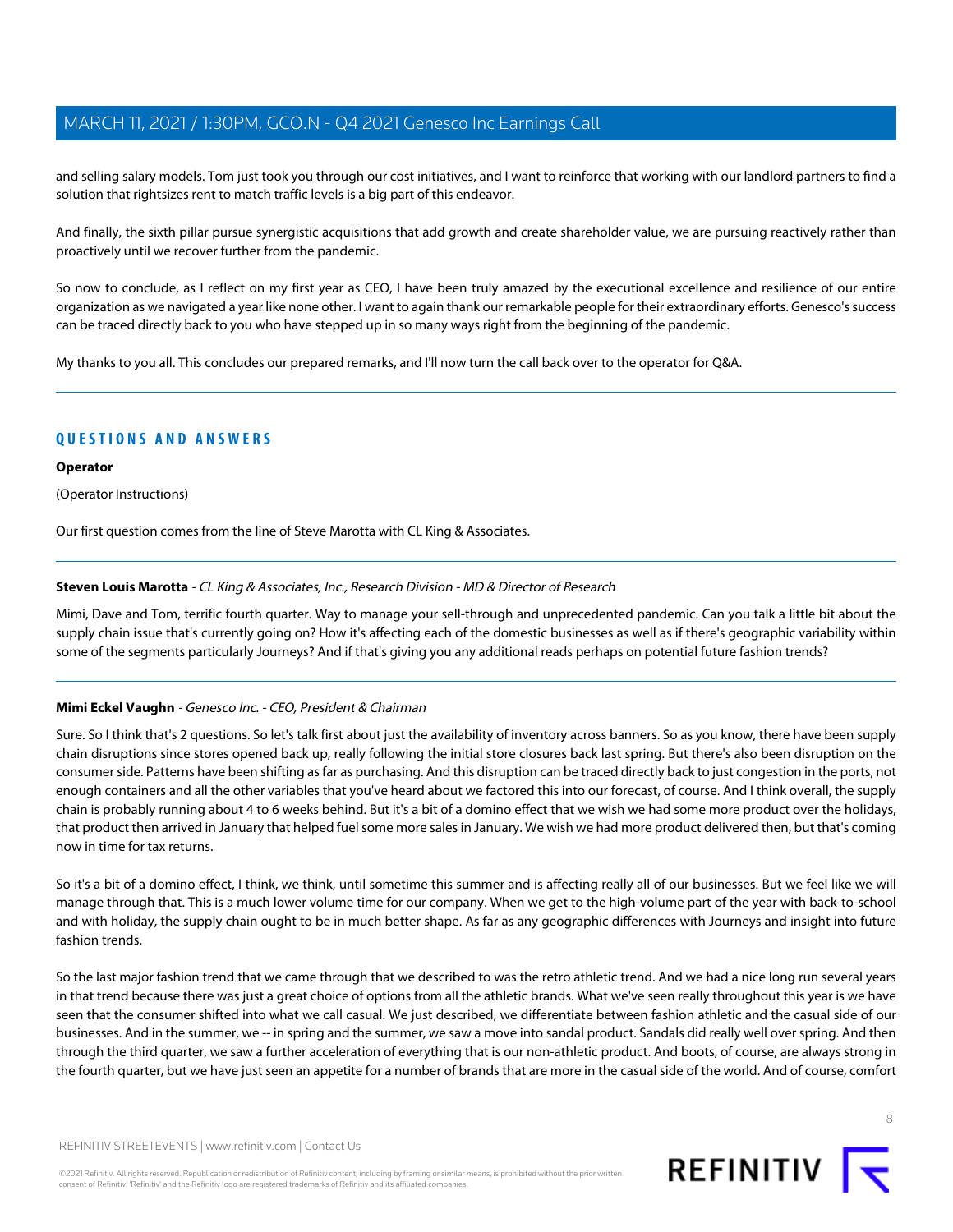was very important. The comfort has always been important to kids. I think that as we look into the future, Journeys is just extraordinarily well positioned among its competition were known as the place to go for fashion footwear and casual and fashion really go together. So we've seen many of the same trends across the country, no specific geographic differences, but a number of brands performing quite nicely.

## **Steven Louis Marotta** - CL King & Associates, Inc., Research Division - MD & Director of Research

That's very helpful. And I have one other follow-up question, given the target of \$25 million to \$30 million in annual SG&A savings. Can you talk a little bit about time frame on when you would expect to realize that magnitude? And if you think there will be any offsets to that? In other words, would you use a portion of that for demand creation activities or some other growth opportunity?

#### **Thomas A. George** - Genesco Inc. - Senior VP of Finance & Interim CFO

Yes, Steve, this is Tom. I think the best way to answer that is it will take some time to get up to that \$25 million to \$30 million. It's more of an annualized rate, sort of exiting the year with an additional \$25 million to \$30 million. It may come sooner in the form of some additional rent abatements and whatnot. But for the most part, we're looking at permanent savings in the cost structure and exit the year with savings of \$25 million to \$30 million. And on the other side, just -- we also believe we'll continue to have some increased digital penetration. And as a result of that, there's going to be some additional variable cost associated with increasing the digital penetration. So there obviously, will be some offsets to that \$25 million to \$30 million.

But we feel good about the ability to be able to do that. That should be able to mitigate a lot of the increase in the variable cost associated with the increased digital penetration. And in net-net, put us in a much better position as we move into the following years to earn good -- better operating margins, better returns on capital. And I think one other thing to point out is with J&M. We feel good our opportunity there still. Most of the headwind in the quarter was really all about the retail stores for J&M in the wholesale business because the digital business was actually roughly flat for the quarter.

So there's still a lot of people out there that want the J&M brand. But it's going to take a good 2-years to be able to recover -- for J&M to recover to some of the historical profitability rates. So I think, hopefully, that gives you some color, too, in terms of longer term, where we see our cost structure and our improved returns on capital.

#### <span id="page-8-0"></span>**Operator**

Our next question comes from the line of Jonathan Komp with Baird.

#### **Jonathan Robert Komp** - Robert W. Baird & Co. Incorporated, Research Division - Senior Research Analyst

If I could start on Journeys. I know the math is a little rough here. So just is there any more color on what you saw in January? I mean, the math would suggest it could have been a pretty healthy double digits for total sales. So any more color there? And then I don't think you commented on Journeys in the first quarter when you were discussing the comparison to 2020. So any more color on what you're expecting there?

#### **Mimi Eckel Vaughn** - Genesco Inc. - CEO, President & Chairman

Yes. So I'll start and just talk a little bit about January, and January was a terrific month. I think that we spoke to you at ICR when we released our results as of the end of December. And I think our sales were down 8% at that time, and we closed the year with sales down 6% of January, which is typically a low volume -- lower volume month, was strong enough to be able to drive that improvement. And much of that came from Journeys. What we see with the Journeys consumer is that they are very -- when they've got money in their pocket, they want to come spend it and they want to come spend it at Journeys stores. And we've seen that benefit with tax returns, our folks in the Journeys business, call it, tax miss because it's such a great time for selling. We need to come up with a term for the stimulus effect because the stimulus that was passed in late December

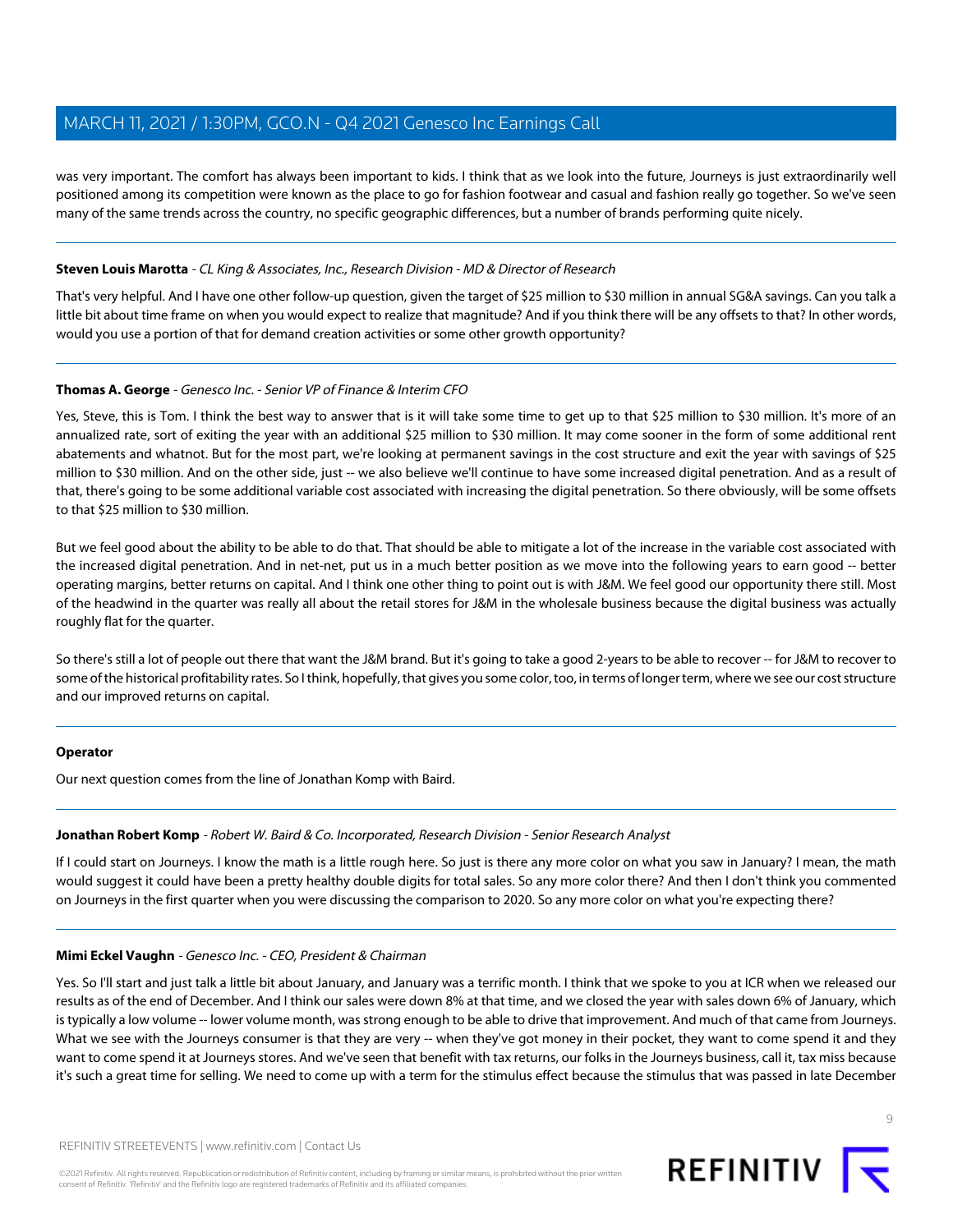got out in the market really quickly. And we a rush into our business and an immediate impact across the entire month of January. That continued into February. And as I said, our business is quite impacted by tax refunds. And if you're following the tax refunds, there was about a \$50 billion gap due to the delay of 2 weeks in refunds this year. So we, again, saw that affect our business.

So lots of different things going on. But what we do know is that this upcoming stimulus package is even better than ones we've seen before as far as both the dollar amount and the number of programs that will be beneficial for our consumer. It's not only the direct payment to families, but also the increase in the child tax credit, the payment of some of the tax credit dollars sooner rather than later. In terms of the back half of the year is going to be great for us because it's going to going to relate to back-to-school and holiday. And I think that families want to spend the dollars on our kids. So that's going to be a low tailwind in the back part of the year. And I think that folks who thought they were going to have to pay taxes on their unemployment dollars, you're not going to have to do that either. And so there ought to be some dollars in the consumer's pocket.

We don't give specific expectations around each one of our businesses. And so you can understand just in terms of Journeys that we had a great January, followed by a great first half of February and then the offset from some of the tax refunds. Journeys has performed -- had a record quarter. Much better revenue was matched to last year, much better gross margins. We expect some of that to continue and really excellent cost containment across the board, which was a recipe for a record quarter. Tom, would you add anything to that?

## **Thomas A. George** - Genesco Inc. - Senior VP of Finance & Interim CFO

No. I think just to add a little bit of color on the first quarter guide. Really, the pressure there relative to fiscal-year end '20 is in the Schuh business because of all the store closures. That are still there relative to FY '20 and still some pressure from J&M again, primarily the retail business and the wholesale business. and some lift, actually, we expect in the first quarter relative to our licensed brand business because we're starting to get some traction there, and we're really pleased with how that's panning out so far. But -- so net-net, it's really the pressures about the Schuh business in the U.K. with all those store closures.

## **Jonathan Robert Komp** - Robert W. Baird & Co. Incorporated, Research Division - Senior Research Analyst

And then just to clarify, I know you mentioned not including incremental benefit from stimulus that looks likely here. Are you baking in the catch-up in the tax refunds, which have started to catch up, but still are behind, are you taking that in? And given that scenario that the refund catch up and the stimulus. Do you have enough of the right inventory to take advantage of that?

## **Mimi Eckel Vaughn** - Genesco Inc. - CEO, President & Chairman

Yes. So we definitely -- taxes are a bit of a roll of the dice this year. I mean, on balance, it could be actually bigger than last year just because some of the folks who are eligible for stimulus can file through tax refunds. So a lot is in motion for this year, but we did assume that we would have a tax refund season, not dissimilar from last year. And in terms of do we have enough of the right inventory, I think that, as I just described, the slowdown in the supply chain. Over the last several weeks, we've gotten some replenishment of the Journeys' inventory. So I think it's going to be that what we expected 3 or 4 weeks ago, we get now and so on and so on until we get further on along in the year.

## **Jonathan Robert Komp** - Robert W. Baird & Co. Incorporated, Research Division - Senior Research Analyst

Okay. Great. And just last one for me. In the markets that you're open, maybe this is across your brands, but are you seeing any signs of changing consumer behavior as we get closer and further along with some of the vaccinations that are starting to happen or just curious if you're noticing any changes?

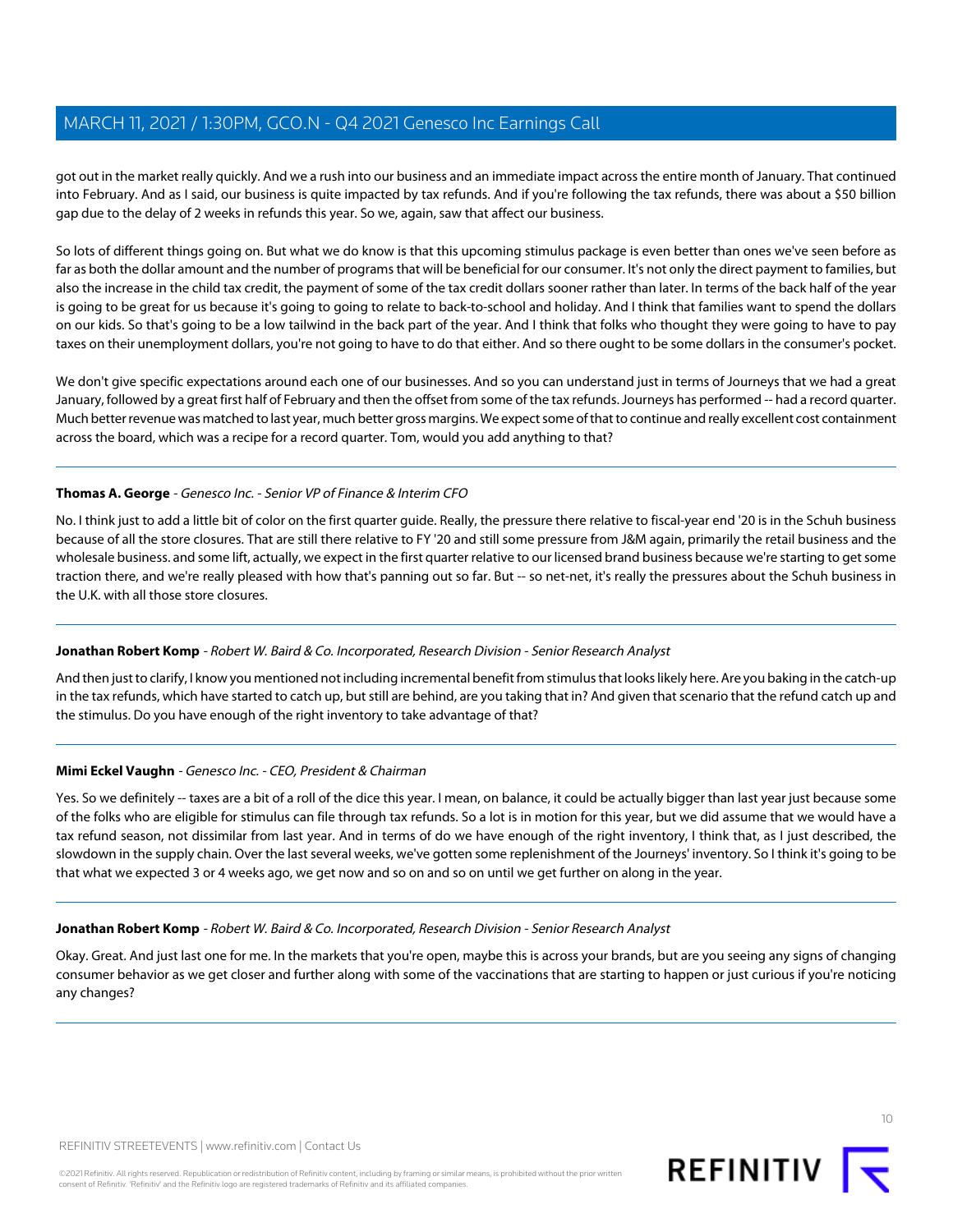## **Mimi Eckel Vaughn** - Genesco Inc. - CEO, President & Chairman

Yes. So for sure, if January was an indication, store traffic was still down, but we had positive store comps because traffic was much better. And we have been driving increased conversions and in Journeys increased transaction size. And so interestingly, our Journeys consumer has had more of an appetite to be out and about, but we saw a pickup in traffic certainly in January. We're about to hit a very bumpy stretch where our stores were closed, I think, this time last year. Next week, we had closed our stores.

So it will be a bit up and down. What we are waiting to see is really the Johnston & Murphy customer return. We did see an improved amount of traffic and people did want to shop in stores over the holidays, so we did see some pickup in traffic. What we know is that our J&M customer is in an incredibly good position to spend after they've been dormant for much of the past year. Their jobs have not been affected. Their assets have appreciated their homes and their 401(K)s and they have not been spending on vacations and on services and the like.

And so we have been very busy adjusting what we think will happen post pandemic or as we come out of the pandemic for Johnston and Murphy, which is a real -- a greater casual offering and we're really pleased with the progress that our product team has made there. And we think that, coupled with a very loyal Johnston & Murphy customer will give us a great foundation to get that business to achieve a higher level of sales.

The Johnston & Murphy customer, I think 40% of the Johnston & Murphy customers have purchased at least 4 times from us. And so that's just an incredible legacy to have to build back the foundation of sales for the brand. And then some of the new product and the new marketing that we've got in the pipeline ought to really help us to continue to attract some new customers to the brand. So I think what we're waiting for is for the change in Johnston & Murphy, and offices have not started to open again. The last we track one of the barometers of people returning to work. And the last release still showed that only about 15% and of workers that return to the -- to offices in the 10 major metropolitan areas. So I think, certainly, we've got a lot of optimism for what's going to happen, but it hasn't quite happened yet.

#### <span id="page-10-0"></span>**Operator**

Our next question comes from the line of Janine Stichter with Jefferies.

## **Janine M. Stichter** - Jefferies LLC, Research Division - Equity Analyst

I want to ask a bit about the 6% operating margin target that I think you gave exactly a year ago, just as the world was kind of coming to a hault. As you reflect back on that, is there anything that stops you from getting there? And then maybe on the flip side, is there anything that you feel can put you above that level just given some of the progress you've made on expenses and rent?

## **Mimi Eckel Vaughn** - Genesco Inc. - CEO, President & Chairman

Yes. So 1 year ago, feels like a lifetime ago, Janine. So just to think a little bit about a 6% operating margin. So in terms of -- has anything structurally changed in our business, the thing that has structurally changed is the greater degree of digital penetration.

And as I discussed in the prepared remarks, our e-commerce channel is profitable. In fact, it's highly profitable we celebrate every additional e-commerce sale that we get because we start from a profitable base, and then we become even more profitable because we can amortize and so digital in and of itself is a great part of our business, and more growth in digital will mean more profit and more dollars to the bottom line. And so that's a real positive. What we have been working on is we've been working on the store economics. And what we saw, certainly, with lower traffic, and with people more compel to shop online is lower store volumes. And in a fixed expense world, that's very challenging to the economics.

So the remedy for that is both to work on expenses, which we've made a lot of progress with our landlords. Tom talked about the 20-plus percent reduction in rent expense. But there's also an opportunity to drive top line. So top line in stores will be driven by the consolidation that has happened within retail. There has been a lot of fallout, as you know, on both sides of the Atlantic, but particularly in the U.K. a lot of brands and retailers that we would count as competitors. And so we've seen some regional competitors closed department stores close, anywhere that there are footwear

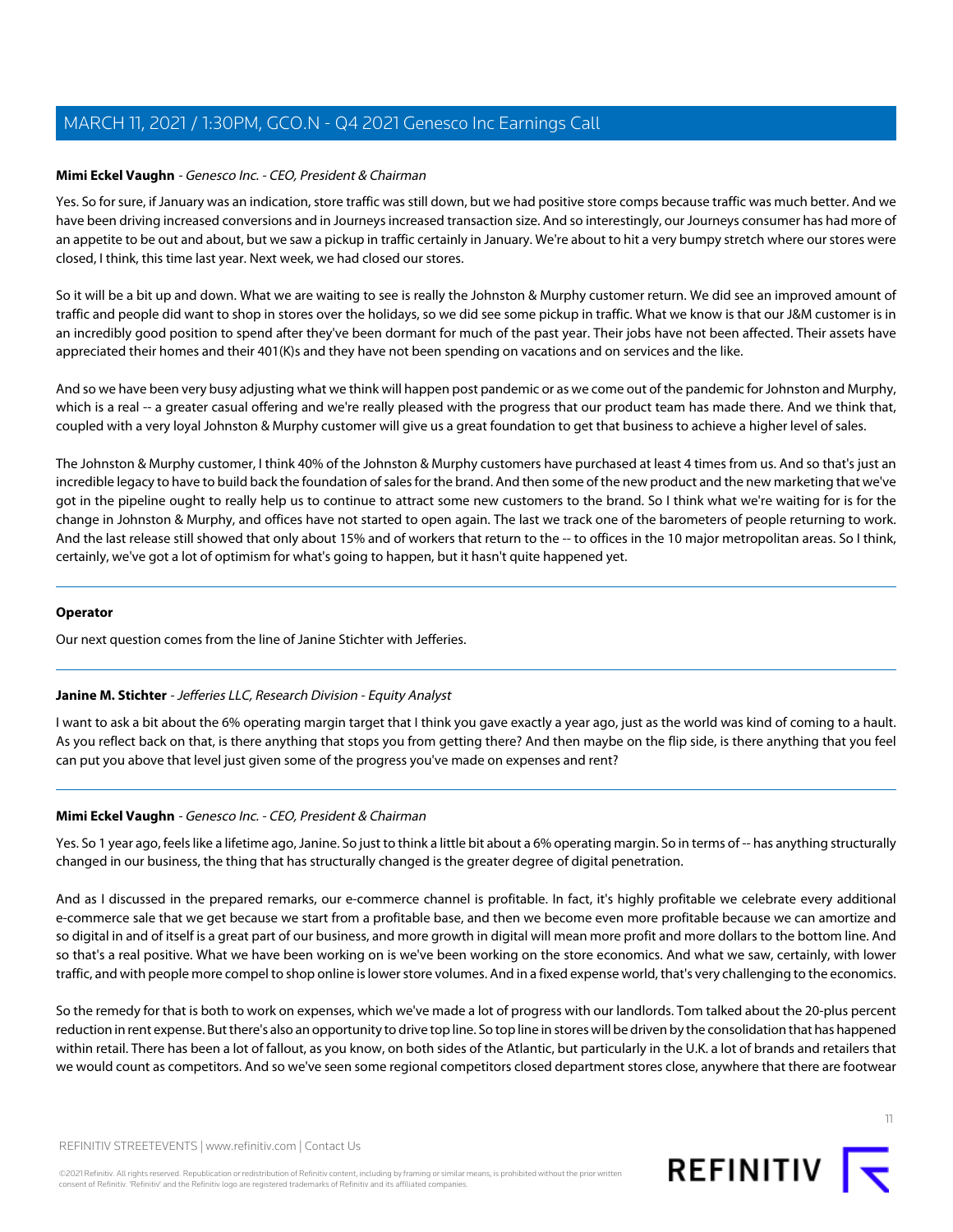points of distribution that close, we have an opportunity to pick up that market share. We saw that when we came out of the Great Recession. And that allows us the opportunity to really drive the economics within our 4 walls as well. And so the combination of both the really profit-rich nature of our digital channel plus some opportunity to rightsize the economics of our store channel should put us in good shape going forward. It's going to take a bit to get the store economics right, but I think some help on the top line will accelerate that progress.

## **Thomas A. George** - Genesco Inc. - Senior VP of Finance & Interim CFO

I think I'd just add, we also see some opportunities with a more formalized procurement process to be able to work on our overheads as well and take some costs out of the cost structure.

## **Janine M. Stichter** - Jefferies LLC, Research Division - Equity Analyst

Okay. Great. And then maybe just along those same lines, if you could talk a little bit about any thoughts you have about rolling out BOPUS in the U.S., how that might offset some of the digital shipping headwinds and what you've seen with that in the U.K.?

## **Mimi Eckel Vaughn** - Genesco Inc. - CEO, President & Chairman

Sure. So we're really excited about it. It takes a lot of work to get this type of effort rolled out, and I talked about the projects that we had, the projects that we've had in our lineup and that we will continue from this year. And so we are do the initial pilots of BOPUS a bit later in this year. What we have seen in the U.K. is that it drives about 20% of the online business for Schuh. So we think there's an opportunity to drive an increase in our online business, which will be great. And then to be able to -- I mean, one of the great benefits of having the store network that we have particularly at Journeys, is that it's really convenient for the consumer. I think that 80-plus percent of the population lives within a few miles of Journeys stores that it's really convenient to just drive by and pick up your package.

We've got a nice size store where you don't have to walk through a maze of aisles to find where you should pick up your package. And we think that our store associates, and we know our store associates will seize the opportunity to sell additional things to those customers who walk through the door. So we are really excited about a chance to be able to drive people who would be shopping online into our stores where we know that our people will take it from there.

## <span id="page-11-0"></span>**Operator**

Our next question comes from the line of Mitch Kummetz with Pivotal Research.

## **Mitchel John Kummetz** - Pivotal Research Group LLC - Senior Analyst of Footwear, Apparel Vendors and Retailers

I've got a few. So Tom, I think in Q1, you covered the sales side of it pretty well. I'm just curious on the gross margin. I think you said that Q3 gross margin was down 210 bps and that Q1, I think, relative to 2-years ago should be down more than that, if I heard you correctly. And I'm just curious because it sounds like there were some benefits in the fourth quarter in terms of full price selling that you think will carry forward. So is the pressure point really the higher digital penetration? Is it freight? Can you maybe kind of walk through some of those puts and takes on Q3 -- Q1 gross margin?

## **Thomas A. George** - Genesco Inc. - Senior VP of Finance & Interim CFO

You're right, right, Mitch. It's a combination of things. Some of it is the higher digital penetration. Some of it is the difference in full price selling relative to 2 years ago. And a big part of it is the more digital business that's going to drive that reduction for this quarter versus 2-years ago.

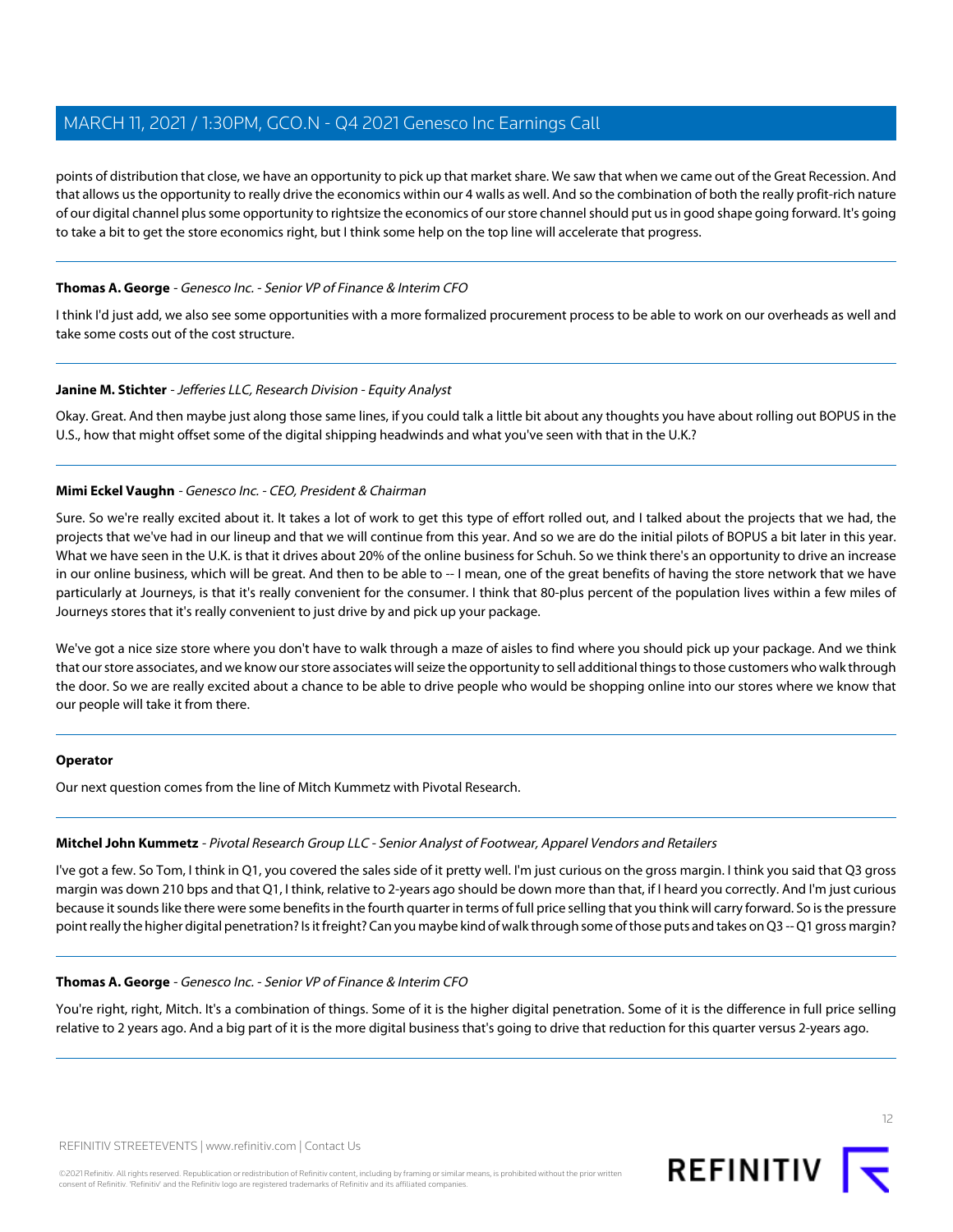#### **Mimi Eckel Vaughn** - Genesco Inc. - CEO, President & Chairman

And I think that just to underscore that. So our Schuh stores at the end of the day, they're going to be open for. I mean they closed basically, Mitch, right? All of them closed right after Christmas, and they're not going to open up until the middle to the end of April. So we're talking about almost essentially no store revenue from Schuh. And that creates a lot of pressure because all of that volume is going through online.

#### **Mitchel John Kummetz** - Pivotal Research Group LLC - Senior Analyst of Footwear, Apparel Vendors and Retailers

Okay. And then, Mimi, you talked about some opportunities in the back half. I would guess, one of the biggest pieces would be back-to-school. Is there any way as you sort of reflect back on last year's back-to-school season kind of how that came in versus normal? Like was it 10% shortfall than normal? Just to kind of -- so we kind of frame what the opportunity might be if we have a normal back-to-school season versus obviously a disruptive one last year?

#### **Mimi Eckel Vaughn** - Genesco Inc. - CEO, President & Chairman

All right. So we're pretty looking forward to a more normal back-to-school for this year. If you remember, we typically see a huge bump up in back-to-school volume at the end of July. That builds into August, and August is really much of our back-to-school volume, and then we pick up some of it in September. Well, it was crickets in July and August this year. But then we saw a nice pickup in September and October. And part of it was the phasing in of schools, but we really decided that more than 2/3 of the country's children were learning remotely. And that doesn't really create the catalyst for going and doing some shopping.

So when it comes to this year, there is an opportunity. And I would say it was hard to tell precisely, but I think we probably got 60% -- in the neighborhood of about 60% of what we normally would have gotten it back-to-school last year. So there is an opportunity for perhaps some pent-up demand for back-to-school this year. And a more normalized cycle of kids being in person plus that child tax credit that I was talking about, that is something that should put some money in the consumer's pocket around the same time that kids go back to school. So there's a good combination of some factors for BTS this year.

#### **Operator**

Thank you. Ladies and gentlemen, this concludes our time allowed for questions. I'll turn the floor back to Ms. Vaughn for any final comments.

#### **Mimi Eckel Vaughn** - Genesco Inc. - CEO, President & Chairman

Thank you for joining us today, and we look forward to talking to you in another 3 months.

## **Operator**

Thank you. This concludes today's conference. You may disconnect your lines at this time. Thank you for your participation.



13